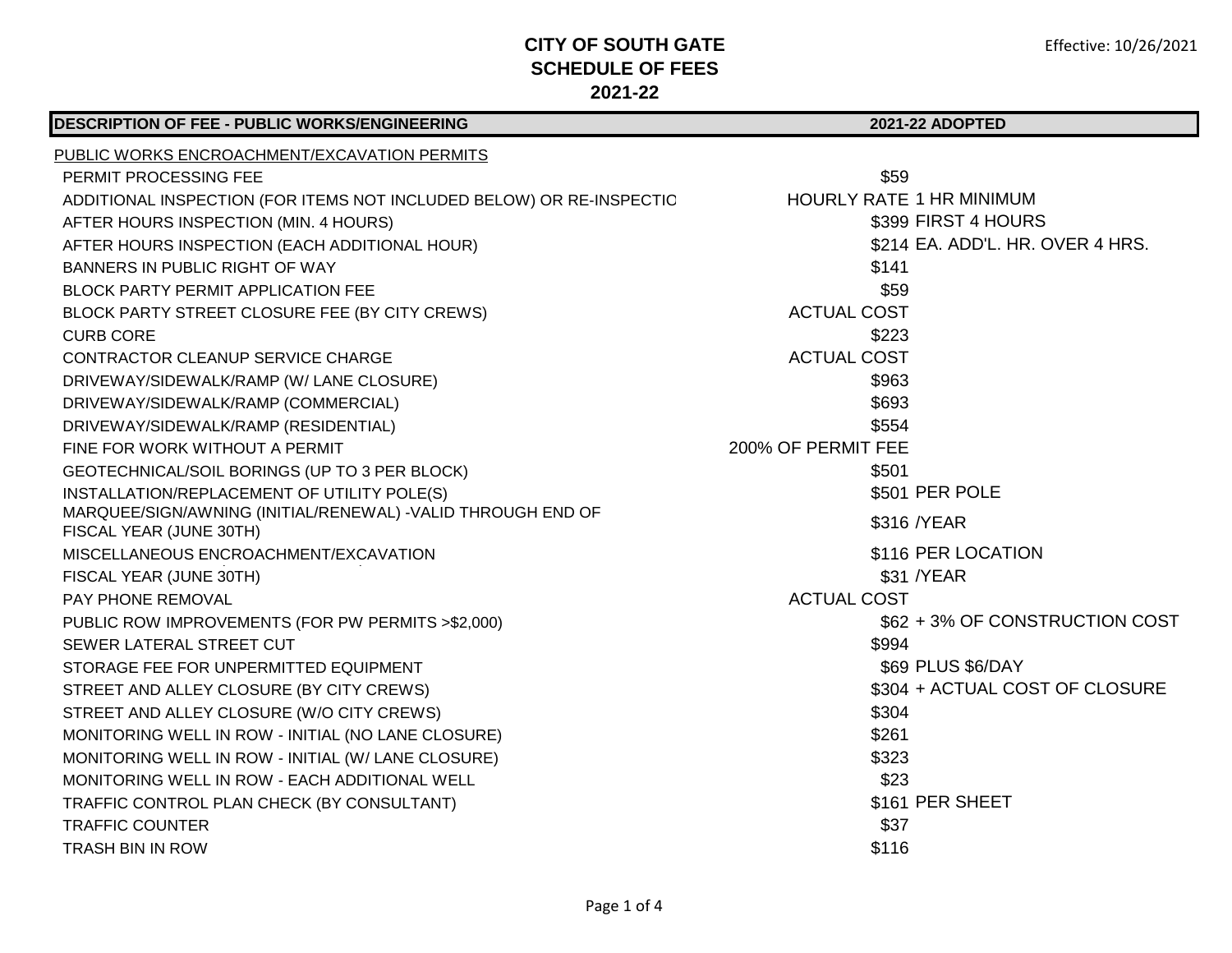| <b>DESCRIPTION OF FEE - PUBLIC WORKS/ENGINEERING</b>                  | 2021-22 ADOPTED                                |
|-----------------------------------------------------------------------|------------------------------------------------|
| TREE PLANTING IN ROW (BY OWNER) - INSPECTION ONLY                     | \$105                                          |
| UTILITY STREET CUT - 1ST 100 L.F. ASPHALT OR CONCRETE PAYMENT         | \$296                                          |
| UTILITY STREET CUT - EA. ADD. 100 L.F. ASPHALT OR CONCRETE PAVEMENT   | \$77                                           |
| * ALL FEES ABOVE INCLUDE INSPECTION                                   |                                                |
| PLAN CHECK/DEVELOPMENT                                                |                                                |
| <b>GEOTECHNICAL REPORT</b>                                            | <b>ACTUAL COST</b>                             |
| <b>GRADING PLAN CHECK</b>                                             | \$448.5 FIRST SHEET                            |
| <b>GRADING PLAN CHECK (additional)</b>                                | \$373.75 EACH ADDITIONAL SHEET                 |
| REPORTS - HYDROLOGY AND HYDRAULIC CAPACITY STUDY REVIEW FOR NEW DI    | ACTUAL COST \$761 MIN. DEPOSIT                 |
| REPORTS - SEWER CAPACITY STUDY REVIEW FOR NEW DEVELOPMENTS            | ACTUAL COST \$761 MIN. DEPOSIT                 |
| TRACT AND PARCEL MAP REVIEW, REVIEW OF LEGAL DESCRIPTION FOR ROW A(   | ACTUAL COST MIN. \$1,000 DEPOSIT REQUIRED      |
| REVIEW OF DEDICATIONS, EASEMENTS, QUIT CLAIM DEEDS, LOT LINE ADJUSTME | \$389 PER DOCUMENT                             |
| PROCESSING OF LEGAL DOCUMENTS FOR RECORDATION                         | \$145 PER DOCUMENT                             |
| OVERSIZED TRANSPORTATION PERMIT & INSPECTION (ISSUED BY COUNTY)       | <b>L.A. COUNTY RATE</b>                        |
| OVER THE COUNTER ASSISTANCE                                           | <b>HOURLY RATE</b>                             |
| PIPELINE FRANCHISE FEE                                                | \$12,943                                       |
| PROPOSED DEVELOPMENT CONCEPT PLAN REVIEW - MULTI-UNIT RESIDENTIAL     | ACTUAL COST MIN. \$2,000 DEPOSIT REQUIRED      |
| PROPOSED DEVELOPMENT CONCEPT PLAN REVIEW - COMMERCIAL/INDUSTRIAL      | ACTUAL COST MIN. \$5,000 DEPOSIT REQUIRED      |
| PROPOSED DEVELOPMENT CONCEPT PLAN REVIEW - SCHOOL SITES               | ACTUAL COST MIN. \$30,000 DEPOSIT REQUIRED     |
| PUBLIC IMPROVEMENT PLAN CHECK FEES                                    |                                                |
| SINGLE FAMILY RESIDENCE                                               | \$338                                          |
| MULTI-FAMILY RESIDENCE < \$1 MILLION                                  | \$338 PER SHEET                                |
| MULTI-FAMILY RESIDENCE > \$1 MILLION BUT <= \$2 MILLION               | \$338 PER SHEET                                |
| MULTI-FAMILY RESIDENCE > \$2 MILLION                                  | \$878 PER SHEET                                |
| COMMERCIAL/INDUSTRIAL <\$50,000                                       | \$715 + CONSULTANT FEE                         |
|                                                                       | $+0.2\%$ PER AMT > \$50K +                     |
| COMMERCIAL/INDUSTRIAL >\$50,000 BUT <= \$100,000                      | \$715 CONSULTANT                               |
|                                                                       | + 0.036% PER AMT > \$100K +                    |
| COMMERCIAL/INDUSTRIAL >\$100,000 BUT <= \$1 MILLION                   | \$870 CONSULTANT                               |
|                                                                       | $+0.02\%$ PER AMT $> $1M +$                    |
| COMMERCIAL/INDUSTRIAL >\$1 MILLION BUT <= \$5 MILLION                 | \$1,371 CONSULTANT                             |
| COMMERCIAL/INDUSTRIAL >\$5 MILLION                                    | + 0.03% PER AMT > \$5M +<br>\$2,603 CONSULTANT |
|                                                                       |                                                |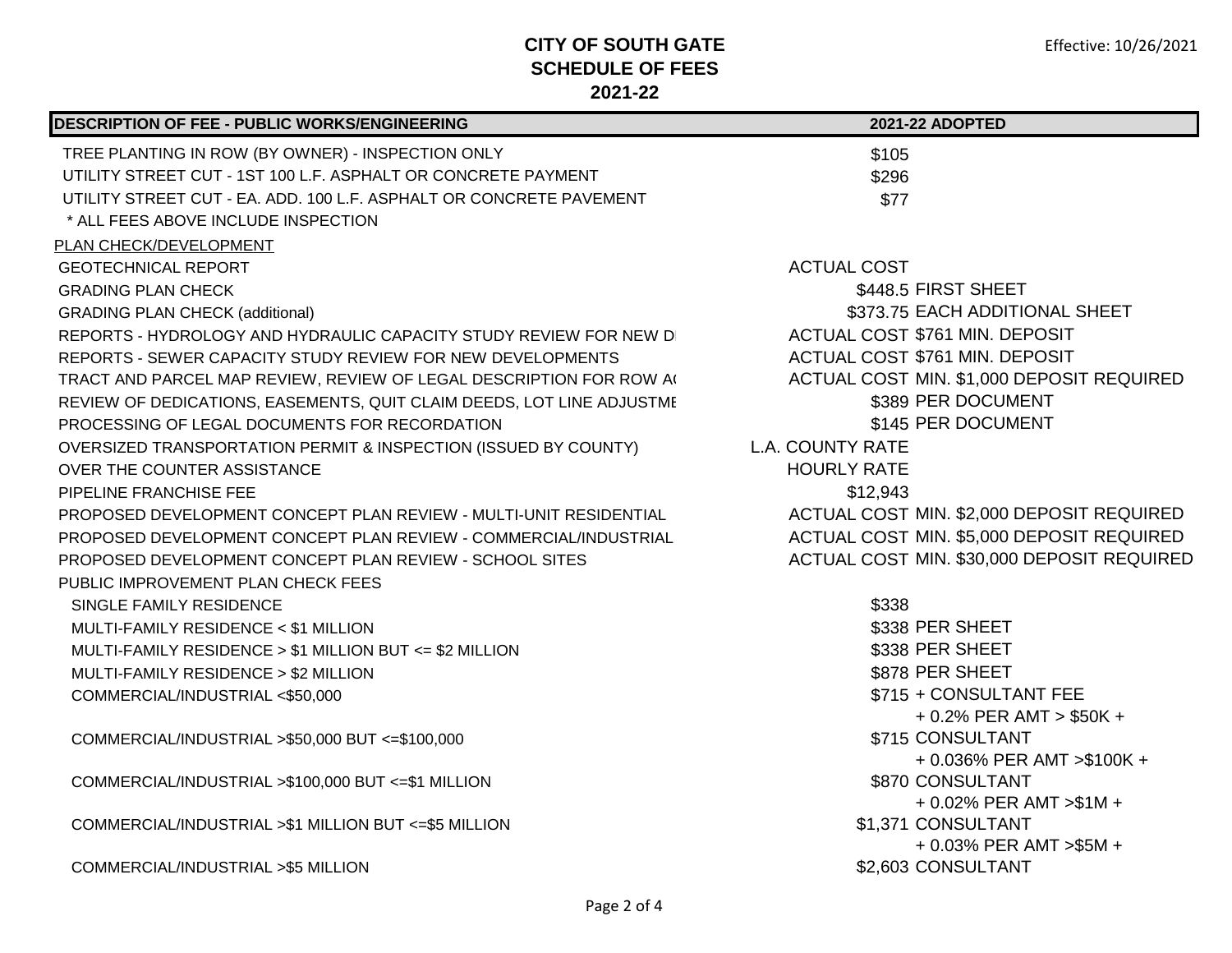| DESCRIPTION OF FEE - PUBLIC WORKS/ENGINEERING                                                        | 2021-22 ADOPTED                                           |
|------------------------------------------------------------------------------------------------------|-----------------------------------------------------------|
| ADDITIONAL PLAN CHECKS (BEYOND THREE REVIEWS)                                                        | \$139 + 0.02% PER AMT+ CONSULTANT                         |
| REVISIONS TO APPROVED DEVELOPMENT PLANS                                                              | \$389                                                     |
| <b>PLAN CHECK BY CONSULTANT</b>                                                                      | + 15% (REQUIRES \$1,000<br><b>HOURLY RATE</b><br>DEPOSIT) |
| PUBLIC IMPROVEMENTS/SUBDIVISION AGREEMENT PROCESSING                                                 | <b>ACTUAL COST</b>                                        |
| ROAD MITIGATION FEE FOR NEW DEVELOPMENT - RETAIL                                                     | \$9 PER SQ. FT. GROSS BLDG. AREA                          |
| ROAD MITIGATION FEE FOR NEW DEVELOPMENT - OFFICE                                                     | \$7 PER SQ. FT. GROSS BLDG. AREA                          |
| ROAD MITIGATION FEE FOR NEW DEVELOPMENT - INDUSTRIAL                                                 | \$3 PER SQ. FT. GROSS BLDG. AREA                          |
| ROAD MITIGATION FEE FOR NEW DEVELOPMENT - RESIDENTIAL                                                | \$2,492 PER DWELLING UNIT                                 |
| STREET/ALLEY VACATION                                                                                | <b>ACTUAL COST</b>                                        |
| UTILITY PLAN CHECK                                                                                   | \$448.5 FIRST SHEET + ACTUAL COST                         |
|                                                                                                      | \$373.75 EACH ADDITIONAL SHEET +                          |
| UTILITY PLAN CHECK (ADDITIONAL)                                                                      | <b>ACTUAL COST</b>                                        |
| WATER ASSESSMENT STUDY FOR NEW DEVELOPMENT                                                           | ACTUAL COST \$12,000 DEPOSIT REQUIRED                     |
| WATER - TEMPORARY/CONSTRUCTION METER                                                                 | \$1,121 REQUIRES \$1,000 DEPOSIT                          |
| WATER - FIRE FLOW TEST                                                                               | \$441                                                     |
| WATER - NEW/UPGRADE FACILITIES ESTIMATE - TO DETERMINE APPROX.                                       |                                                           |
| COST OF INSTALLATION & DEPOSIT DUE<br>WATER - NEW/UPGRADE FACILITIES INSTALLATION - REQUIRES DEPOSIT | \$441                                                     |
| AS DETERMINED BY ESTIMATE ABOVE                                                                      | <b>ACTUAL COST REQUIRES DEPOSIT</b>                       |
| WIRELESS FACILITIES PROCESSING FEE                                                                   | \$1,121                                                   |
| <b>TRAFFIC</b>                                                                                       |                                                           |
| PARKING - PREFERENTIAL - RESIDENTIAL OR GUEST PERMIT                                                 | \$43                                                      |
| PARKING - PREFERENTIAL - RESIDENTIAL OR GUEST PERMIT (ADDITIONAL)                                    | \$21                                                      |
| DEVELOPMENT TRAFFIC REPORT/STUDY REVIEW                                                              | \$479 + CONSULTANT FEE                                    |
| <b>TRAFFICE SERVICE REQUESTS</b>                                                                     |                                                           |
| <b>CROSSWALK</b>                                                                                     | \$3,203 + INSTALLATION COST                               |
| INSTALLATION OF HANDICAPPED ZONE                                                                     | \$1,047 + INSTALLATION COST                               |
| <b>COLORED CURB</b>                                                                                  | \$1,741 + INSTALLATION COST                               |
| <b>MITIGATION MEASURES</b>                                                                           | \$7,723 + INSTALLATION COST                               |
| <b>STOP SIGN</b>                                                                                     | \$3,203 + INSTALLATION COST                               |
| <b>SPEED HUMP</b>                                                                                    | \$3,642 + INSTALLATION COST                               |
| SPEED HUMP REMOVAL/RELOCATION                                                                        | \$1,433 + INSTALLATION/REMOVAL COST                       |